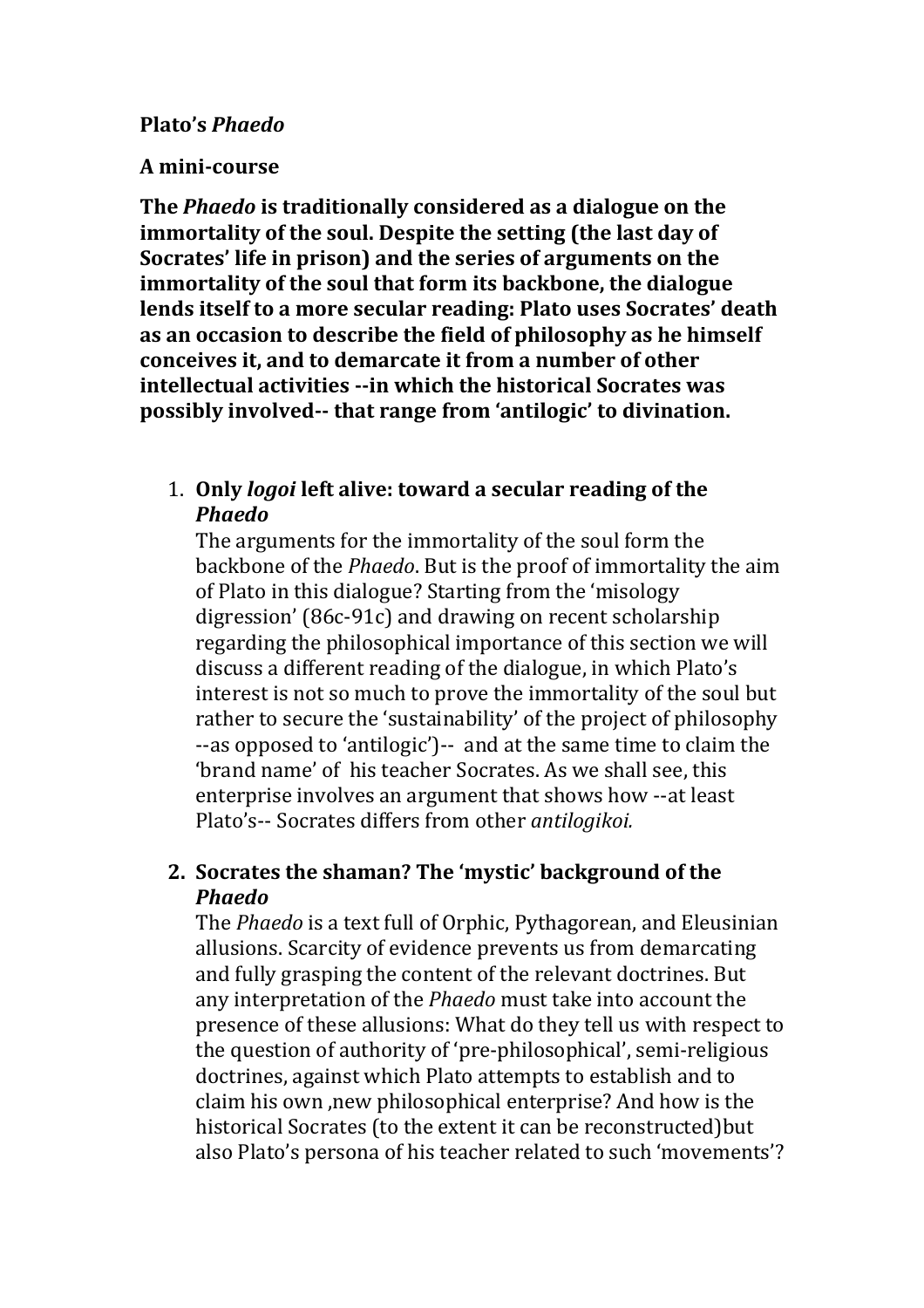To what extent does this account of Socrates undermine Plato's commitment to a fully rational way of practicing philosophy?

## **3. Who is shaking the waters of Euripus? Philosophical polemic in the second voyage**

Socrates' criticism to the *antilogikoi* occurs in the beginning of a long section of the *Phaedo* that is marked by a second reference to these otherwise unnamed individuals (101e). Τhat Plato understands this passage as a single section is clear from his choice to mark its beginning and end with two interruptions from Echekrates (which bring the narrative back to the original frame in Phleious). What is less clear, however, is a sense of unity that Plato must have intended to give among the different parts of Socrates' speech in this section, which includes some very important and famous passages, such as the second voyage and Socrates' intellectual autobiography. Paying closer attention to the puzzles that led Socrates to embark to his second voyage and to their similarity with certain paradoxes raised in the Socratic tradition we will attempt to find a single thread that runs through this section, and to give an answer to the question of the identity of the *antilogikoi.* 

## **4. A penthouse for philosophers? The final myth of the**  *Phaedo*

The final myth of the *Phaedo* suggests a certain hierarchical topography of the souls. Those who have lived pious lives are the ones that enjoy real freedom from 'earthly affairs'. Among them, philosophers are described as the only people who, having been purified in their lives through the practice of philosophy 'live thereafter entirely without bodies' (114c). Although this statement occurs in the mythical section, it raises some interesting questions about the overall scope of the dialogue: Does Plato want his readers to reflect on the afterlife of the soul in general or is he rather interested to promote the model of a particular type of life, that is, the life of the philosopher, which can also be seen as a preparation for death (*melete thanatou* 81a)? To what extent does the latter idea - along the lines of a well-known interpretation of the dialogue- commit Plato to a pessimistic attitude toward life?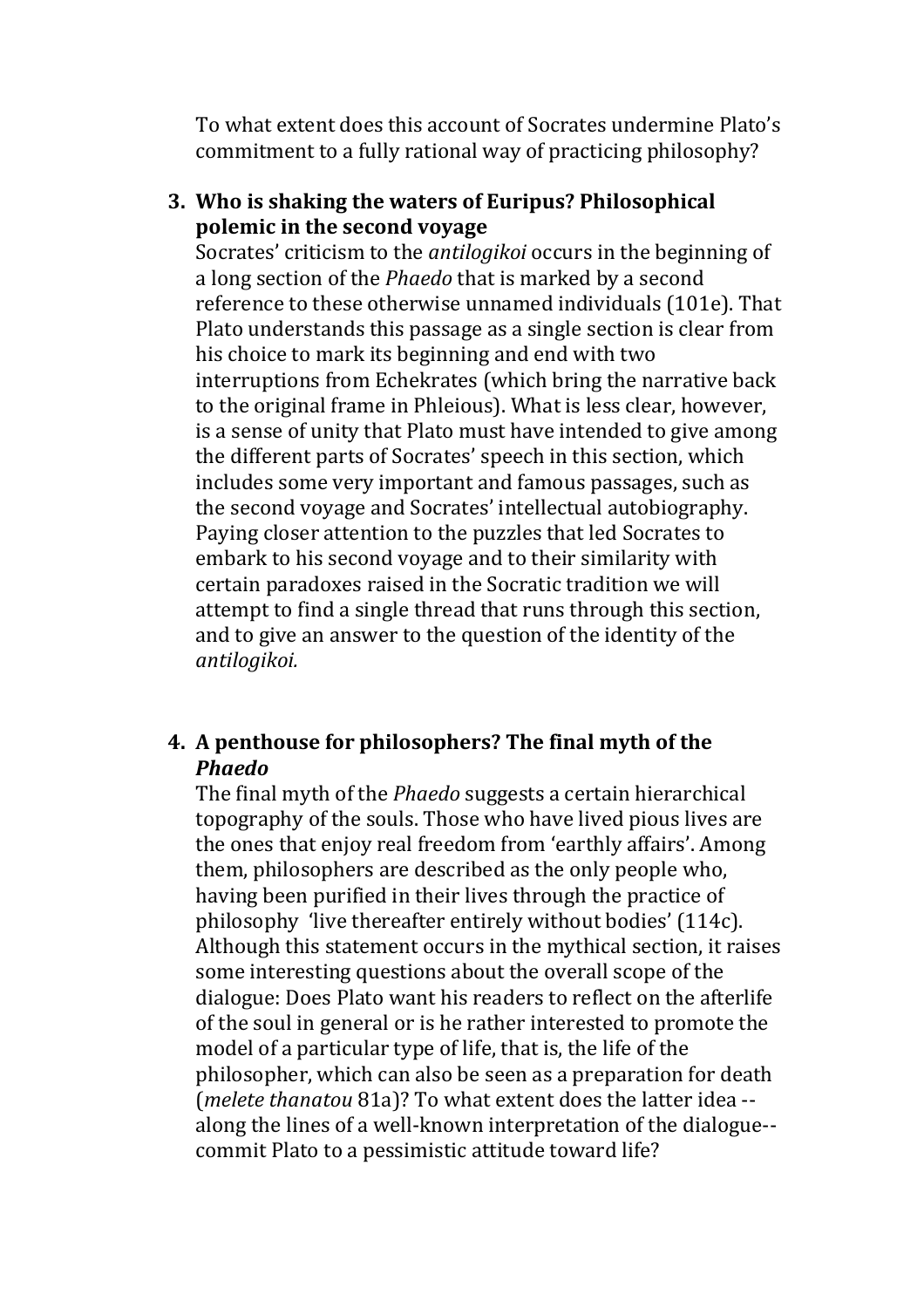*Please bring with you a copy of the Phaedo (in translation). Recommended: Plato.* **Meno** *and* **Phaedo, translated by A. Lond, edited by D. Sedley, CUP, 2010.** 

## *Knowledge of Greek is desired but not required.*

## *Select bibliography:*

- Betegh, G. "Pythagoreans, Orphism, and Greek Religion". In *A History of Pythagoreanism*, Cambridge: Cambridge University Press, 2014.
- Foucault, M. *The Courage of the Truth (The Government of Self and Others II). Lectures at the Collège de France 1983-1984*, ed. F. Gros, trans. G. Burchell. Pallgrave Macmillan, 2012.
- Janko, R. "Socrates the Free Thinker". In *A Companion to Socrates*, S.

Ahbel-Rappe and R. Kamtekar, eds., Wiley-Blackwell, 2009.

- Menn, S. "On Socrates' Objections to the Physicists (*Phaedo* 95e8- 97b7)" *OSAP* 38.2010: 37-68.
- Morgan, K. 'The voice of authority: Divination and Plato's *Phaedo*" *CQ*  60 (2010).
- Most, G.W. "A Cock for Asclepius", *CQ* 43 (1993): 96-111.
- Nehamas, A. "Eristic, Antilogic, Sophistic, Dialectic: Plato's Demarcation of Philosophy from Sophistry", *Virtues of Authenticity*, Princeton University Press, 1999, [reprinted from *History of Philosophy Quarterly* 7.1 (1990): 3- 15].
- Radcliffe, G. Edmonds III, *Myths of the Underworld Journey. Plato. Aristophanes, and the Orphic 'Gold' Tablets* (esp. ch. 4), 2004*.*
- Sedley, D. "The Dramatis Personae of Plato's *Phaedo*". In *Philosophical Dialogues*, T.J. Smiley, ed., Oxford: Clarendon Press, 1995.
- Sedley, D. *Creationism and Its Critics in Antiquity*. University of California Press, 2007 (esp. chapter III, sections 2-4).
- Taylor, C.C.W. "Socrates the Sophist". In *Remembering Socrates,* L. Judson and V. Karasmanis, eds., Clarendon Press, 2006.